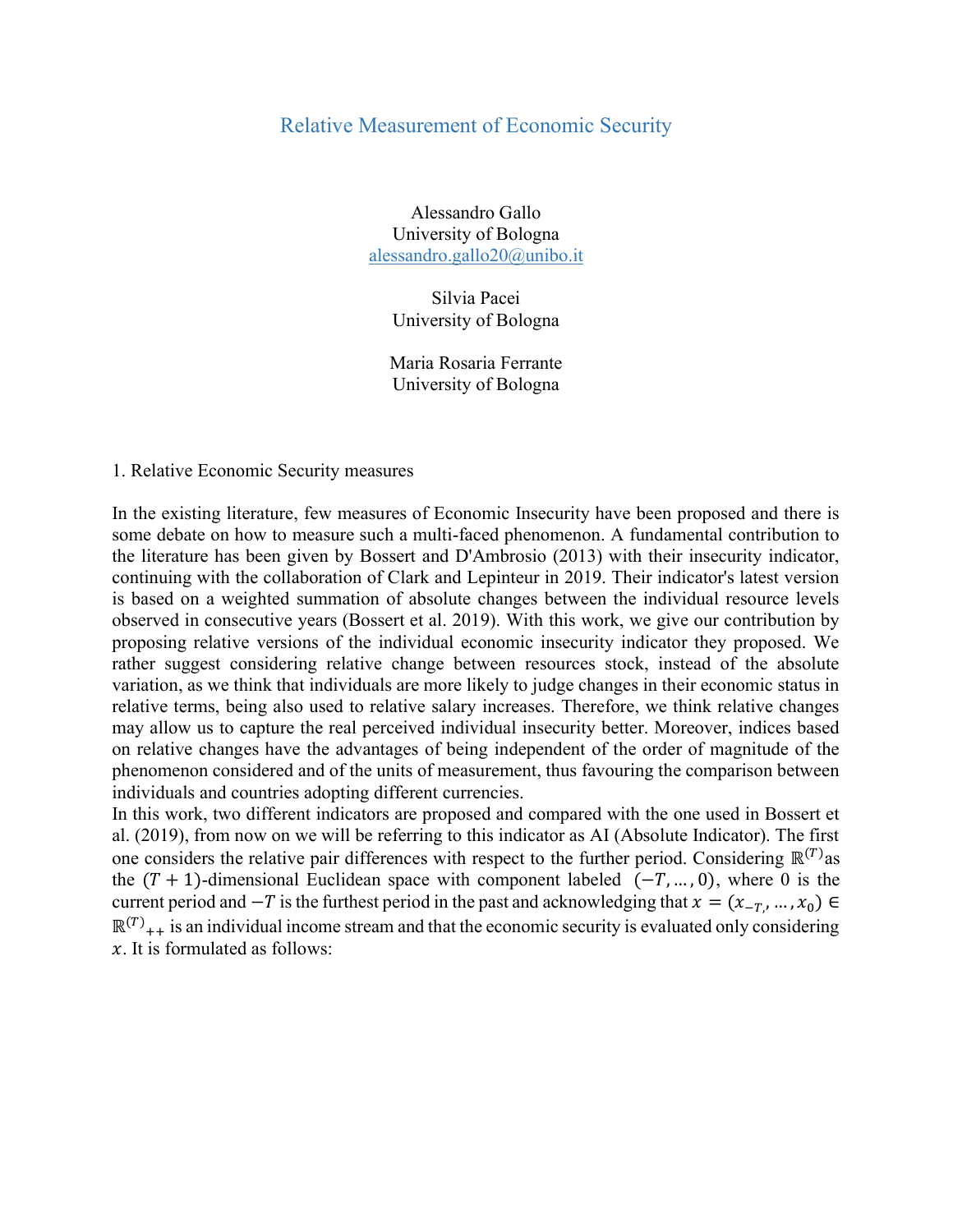$$
RI^{T}(x) = g_0 \sum_{\substack{t \in (1, \ldots, T) \\ x_{-(t-1)} - x_{-t} > 0 \\ +l_0 \sum_{\substack{t \in (1, \ldots, T) \\ x_{-(t-1)} - x_{-t} \le 0}} \delta^{t-1} \frac{x_{-(t-1)} - x_{-t}}{x_{-t}}}
$$
\n
$$
(1)
$$

where  $\delta$  is the inter-temporal weighting parameter,  $l_0$  and  $g_0$  are weights assigned respectively to losses and gains,  $RI^T(x)$  is a function  $RI^T(x)$ :  $\mathbb{R}^{(T)}$ <sub>++</sub>  $\rightarrow \mathbb{R}^{(T)}$  for each  $t \in \mathbb{N}$ , therefore  $RI^T(x) =$  $\langle RI^T \rangle_{T \in \mathbb{N}}$  is a measure of individual economic security, from now RI (Relative Indicator). The second indicator we propose is a Logarithmic Relative Indicator (LRI), where the relative

change is obtained by applying the logarithm (Tornqvist et al., 1985) to the ratio between resources levels in two subsequent points in time.

The  $LRI^{T}(x) = \langle LRI^{T} \rangle_{T \in \mathbb{N}}$  is formulated as follows:

$$
LRI^{T}(x) = g_0 \sum_{\substack{t \in (1, \dots, T) \\ x_{-(t-1)} - x_{-t} > 0}} \delta^{t-1} \ln \left( \frac{x_{-(t-1)}}{x_{-t}} \right) + l_0 \sum_{\substack{t \in (1, \dots, T) \\ x_{-(t-1)} - x_{-t} < 0}} \delta^{t-1} \ln \left( \frac{x_{-(t-1)}}{x_{-t}} \right)
$$
 (2)

In this indicator the relative pair differences are expressed as logarithm of the ratio and the relative difference is considered with respect to the logarithmic mean  $L(x_{-t}, x_{-(t-1)})$  Törnqvist et al. (1985):

$$
\ln\left(\frac{x_{-(t-1)}}{x_{-t}}\right) = \frac{x_{-(t-1)} - x_{-t}}{L(x_{-t}, x_{-(t-1)})}
$$

Where  $L(x_{-t}, x_{-(t-1)})$  is defined as:

$$
L(x_{-t}, x_{-(t-1)}) = \begin{cases} \frac{x_{-(t-1)} - x_{-t}}{\ln x_{-(t-1)}/x_{-t}}, & \text{for } x_{-(t-1)} \neq x_{-t} \\ x_{-t}, & \text{for } x_{-(t-1)} = x_{-t} \end{cases}
$$

We prove that the two relative indicators satisfy some important properties. They both fulfil some properties considered also by Bossert et al. (2019), in particular, Gain-loss monotonicity, Homogeneity, Quasilinearity and Stationarity. Moreover, LRI satisfied further useful properties (that are instead not satisfied by RI): Proximity monotonicity and Simmetry (Tornqvist et al., 1985).

## 2. Application to EU-SILC Data

To highlight the advantages offered by the indicators proposed, we carry out an exploratory study based on information produced by the EU-SILC (2019) survey, the database widely used to study poverty, inequality and social exclusion in EU member countries. We considered four different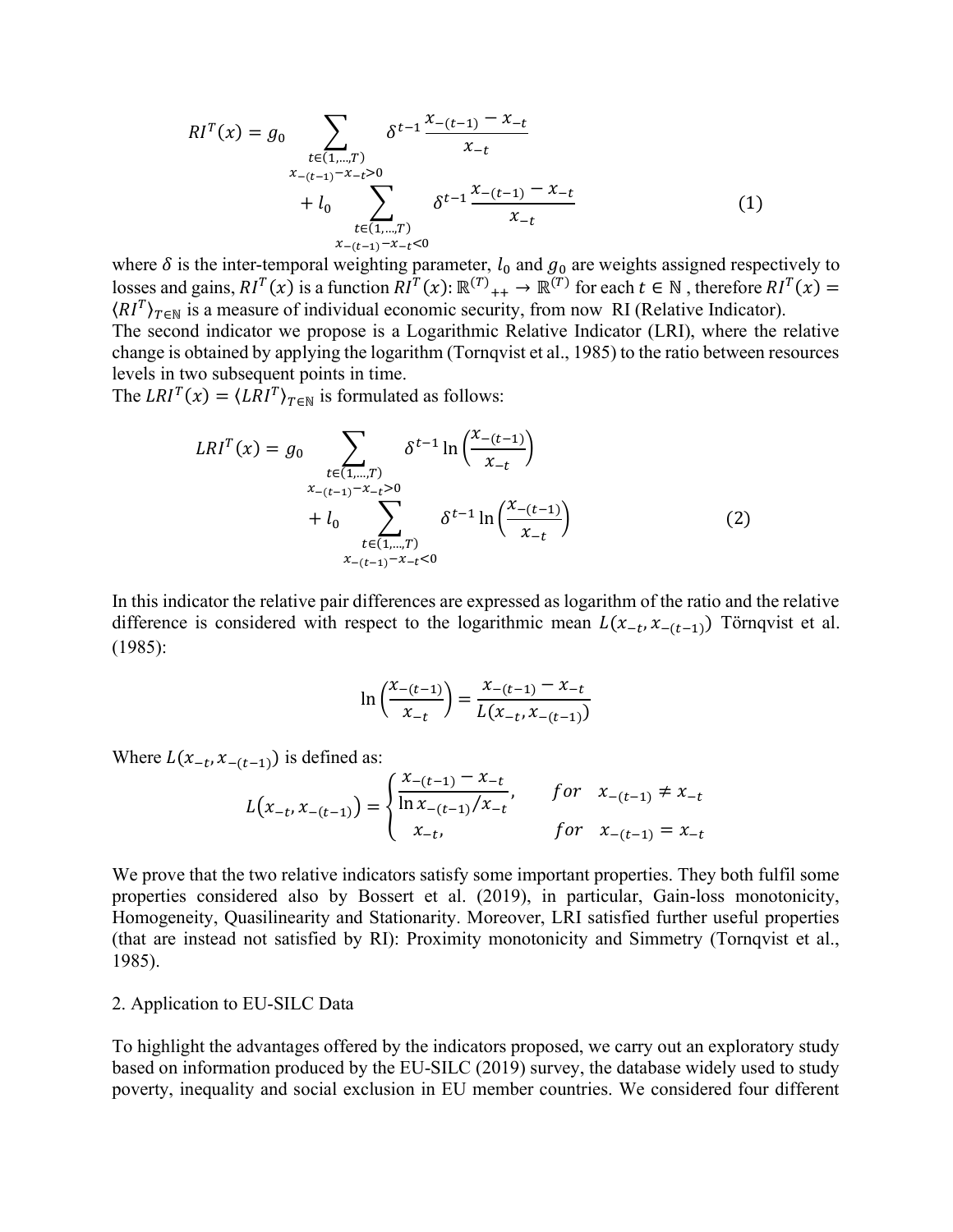panels: from 2012 to 2016, from 2013 to 2017, from 2014 to 2018 and from 2015 to 2019. The variable used in the analysis is the equivalent disposable income at an individual level and income values have been discounted to remove inflation. Streams of four years with three delays have been considered and economic security "scores" have been computed for all three indicators and all individuals in the four panels. Following Bossert et al. (2019), we use  $\delta = 0.9$ ,  $l_0 = 1$  and  $g_0 = 15/16$ . The AI is transformed into a security indicator by multiplying the scores times (-1) to carry out the comparison.

LRI provides scores much more coherent with AI than RI. The correlation between LRI and AI is, for example, 0.6 in 2019, while the correlation between RI and AI is only 0.04 in the same year. Also, the trends observed over time for LRI and AI appear consistent with each other, on median and average, and inconsistent with the RI trend. Hence LRI appears preferable to the RI as it satisfies more properties and is more coherent with AI, which has been already largely considered and applied in the literature.

We notice that LRI and AI lead to some differences in the individual scores calculated for the individuals in the sample. If we divide the individual scores into four quartile classes, we notice that 15% of the observations belong to different quartiles according to the two indicators. Most of the observations belonging to different classes (55%) exchange from the third to the fourth class: differences regard above all high positive scores, that for the absolute indicator are close to median while for the relative indicator are close to the maximum and vice-versa.



Figure 1: Comparison between security indicators trends among different European countries.

Finally, we use both LRI and AI to compare economic security in some European countries: Spain, Italy, Portugal, Greece, France, and the Netherlands. Despite the basic consistency between the